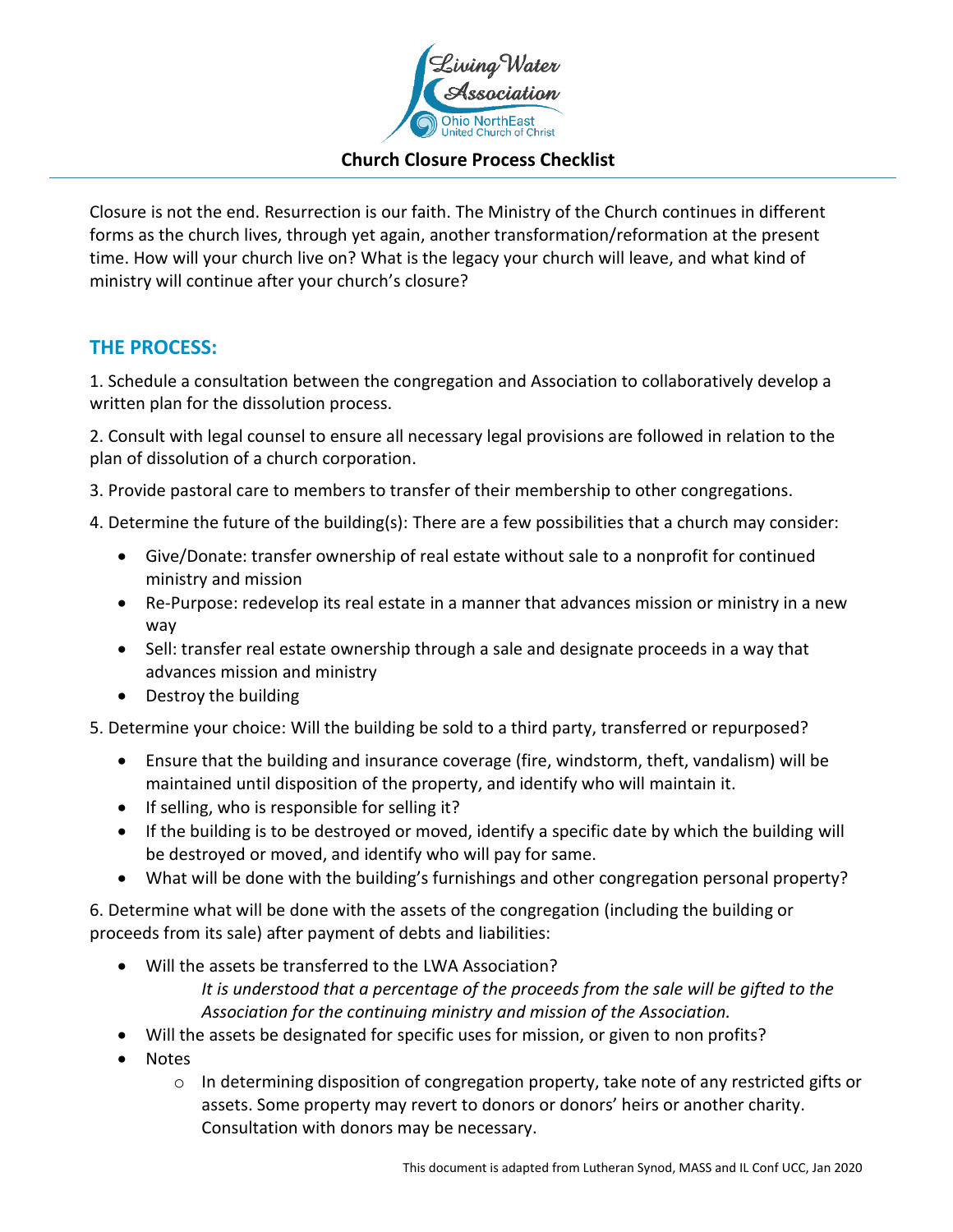- o Upon dissolution, any remaining assets of the congregation can only be transferred to 501(c)3 religious, educational, or charitable organizations, or governmental entities. The assets cannot be given to individuals or non-charitable organizations.
- o Absent a specific plan, the remaining assets of the congregation, after payment of debts and liabilities, will pass to the Association.

7. If the church owns a cemetery, provide for the care and upkeep of the cemetery, including: determination of clear title of land involved, completion of any corporate details, selection of directors, and disposition of any excess land.

8. Consider any additional matters related to special circumstances in the dissolution of a particular congregation, such as a congregation that was part of a multi-point parish.

9. Plan special service of celebration and thanksgiving for the years of ministry of the congregation.

## **CONGREGATIONAL MEETING:**

*(Again, consult with legal counsel to ensure that the proper steps are followed and that the resolution of dissolution contains the necessary requirements in accordance with state law and the congregation's constitution. Take clear minutes of the meeting.)*

10. Convene a meeting of the congregation, properly called according to the requirements of the congregation's constitution and of the state corporation statute, for the purpose of dissolving the congregation.

11. Adopt a resolution to dissolve, which shall be approved by the required majority of voting members present at the meeting of the congregation called for that purpose.

*(Make sure that a quorum is present under the congregation's constitution and consult state law as to the appropriate vote required to dissolve, e.g., simple majority, two-thirds, etc.)*

12. The resolution to dissolve shall include:

- The stated effective date of the dissolution
- Provision for payment of debts and liabilities
- Authorization to the appropriate officers to carry out the proper transfer of title or disposition of the real estate and personal property
- Provision for dissolution of the corporation.

## **FOLLOWING THE MEETING:**

13. Gather and transfer historical information, insurance documents, financial records, legal materials, parochial records, and other appropriate congregation records to the Association or appropriate archives for the archival record of disbanded congregations. *See checklist on last page.*

14. Conduct special service of celebration and thanksgiving for the years of ministry of the congregation. Ask Association for resources.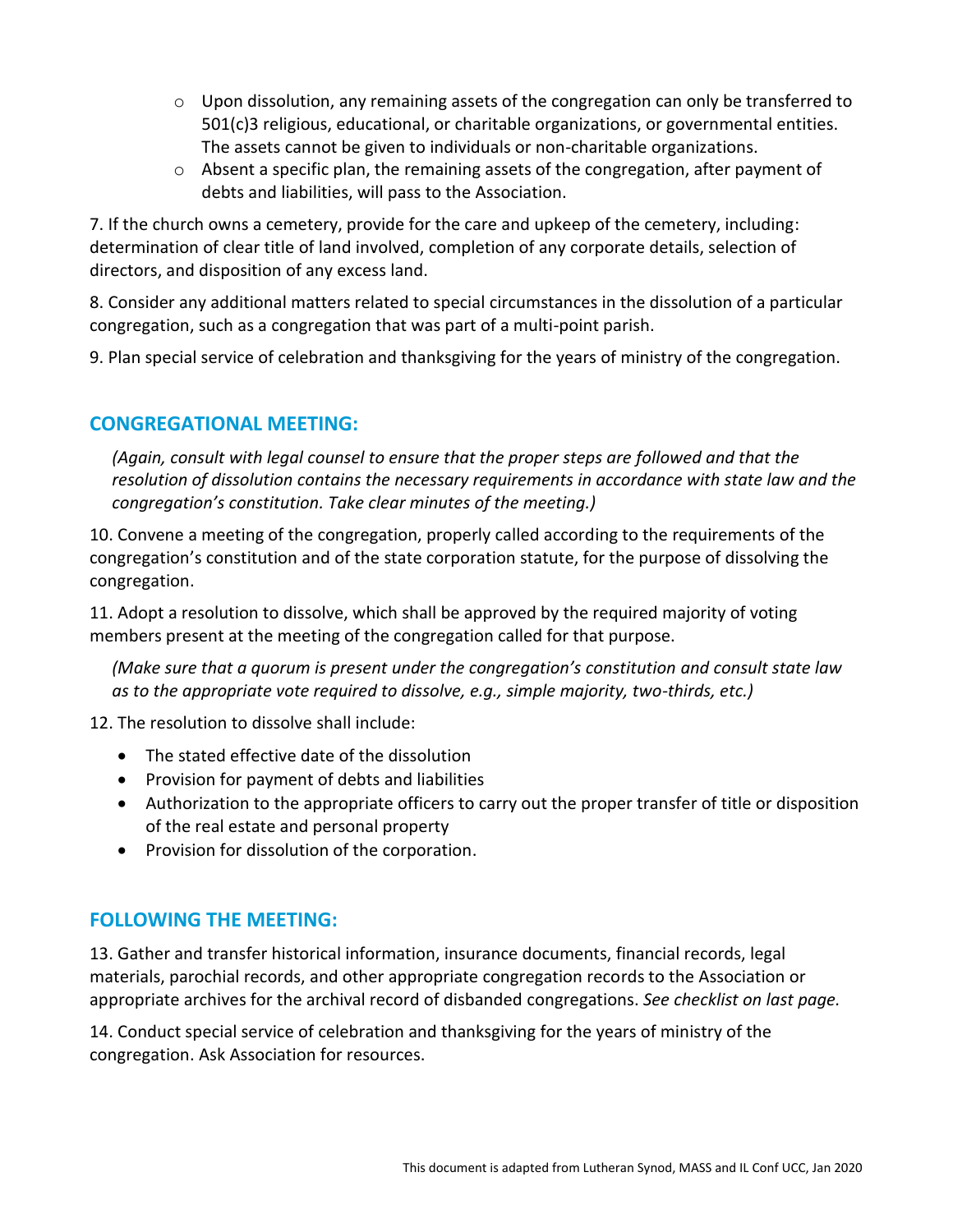15. Carry out promptly, before the effective date of dissolution of the congregation, payment of all debts and liabilities of the congregation. *Note: this includes addressing any outstanding service contracts or leases.* 

16. Carry out promptly before the effective date of dissolution of the congregation:

- The transfer of title to real estate to the appropriate successor in title
- Transfer of title or ownership of furnishing or other personal property of the congregation
- Transfer or closure (as appropriate) of all bank accounts, trusts, endowments, or other assets to the appropriate recipients (such as the Association); and
- Change mailing address and give neighbors and police information on a contact name if building is still owned but not occupied

17. Upon completion of the above tasks, file the necessary documents with government authorities to dissolve the corporate status of the congregation.

18. Make sure to have a small authorized group in place, who:

- can make decisions following the filing of necessary documents for questions or concerns that might arise from government agencies, or
- address any ongoing concerns about the property sale or the settlement of legacy assets during the dissolution or following closure.

19. Formally notify the Association that all these steps have been properly completed and provide documentation of same.

20. The Association office officially notifies the national offices of the United Church of Christ.

# **See checklist on next page**